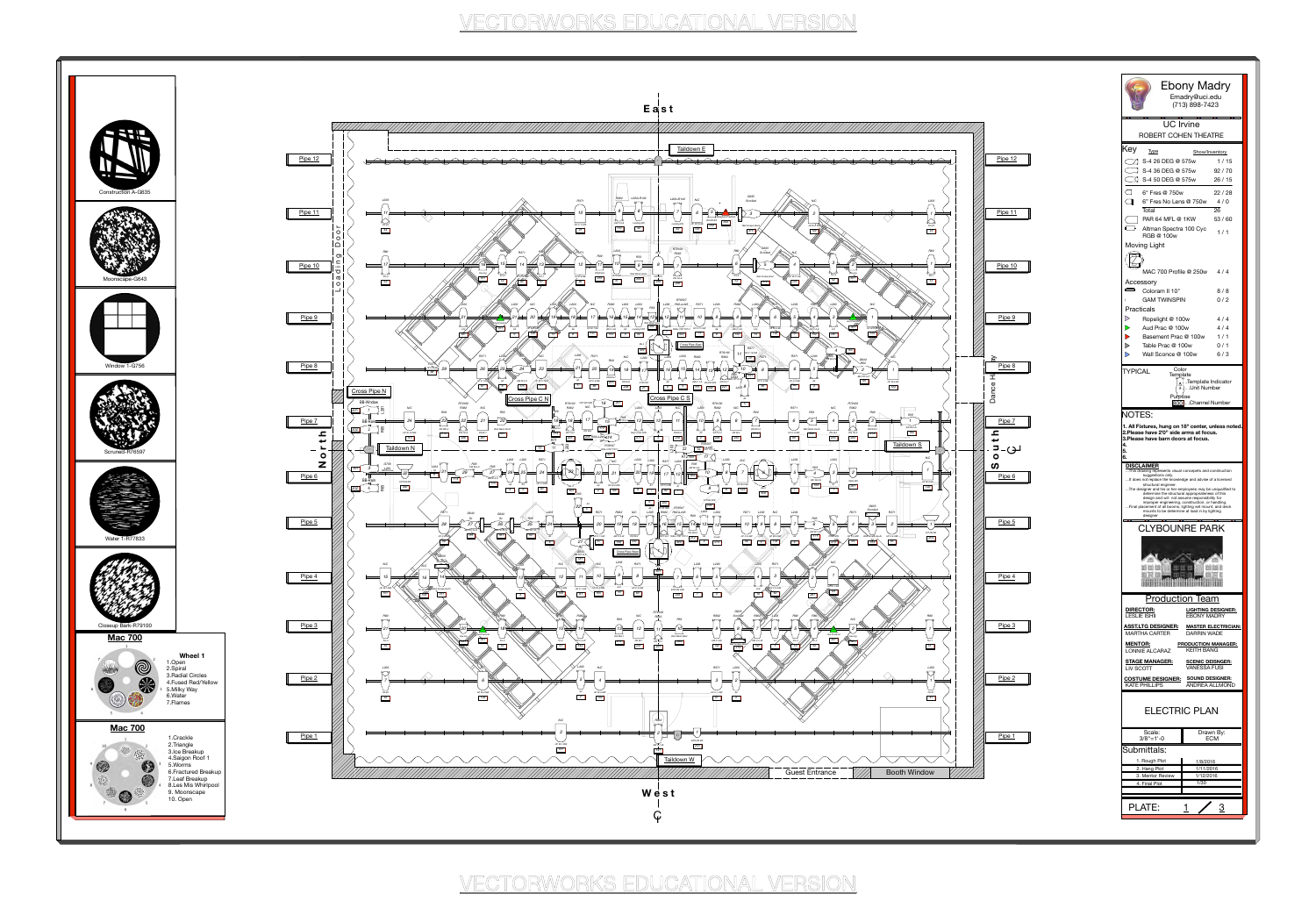|                                                                                                                                                                                                                                                                                                                                                                                                                                                                                 | <b>Ebony Madry</b><br>Emadry@uci.edu<br>(713) 898-7423 |
|---------------------------------------------------------------------------------------------------------------------------------------------------------------------------------------------------------------------------------------------------------------------------------------------------------------------------------------------------------------------------------------------------------------------------------------------------------------------------------|--------------------------------------------------------|
| <b>UC</b> Irvine                                                                                                                                                                                                                                                                                                                                                                                                                                                                |                                                        |
| ROBERT COHEN THEATRE                                                                                                                                                                                                                                                                                                                                                                                                                                                            |                                                        |
| Key<br><b>Type</b>                                                                                                                                                                                                                                                                                                                                                                                                                                                              | Show/Inventory                                         |
| $\mathbb{Z}$ S-4 26 DEG @ 575w<br><b>S-4 36 DEG @ 575w</b>                                                                                                                                                                                                                                                                                                                                                                                                                      | 1/15<br>92/70                                          |
| ∑ S-4 50 DEG @ 575w                                                                                                                                                                                                                                                                                                                                                                                                                                                             | 26/15                                                  |
| $\langle \;\;  $<br>6" Fres @ 750w                                                                                                                                                                                                                                                                                                                                                                                                                                              | 22/28                                                  |
| 6" Fres No Lens @ 750w                                                                                                                                                                                                                                                                                                                                                                                                                                                          | 4/0                                                    |
| Total<br>PAR 64 MFL @ 1KW                                                                                                                                                                                                                                                                                                                                                                                                                                                       | 26<br>53/60                                            |
| Altman Spectra 100 Cyc<br>RGB @ 100w                                                                                                                                                                                                                                                                                                                                                                                                                                            | 1/1                                                    |
| Moving Light                                                                                                                                                                                                                                                                                                                                                                                                                                                                    |                                                        |
|                                                                                                                                                                                                                                                                                                                                                                                                                                                                                 |                                                        |
|                                                                                                                                                                                                                                                                                                                                                                                                                                                                                 | MAC 700 Profile @ 250w 4/4                             |
| Accessory<br>$\circ$ $\circ$                                                                                                                                                                                                                                                                                                                                                                                                                                                    |                                                        |
| Coloram II 10"<br><b>GAM TWINSPIN</b><br>L                                                                                                                                                                                                                                                                                                                                                                                                                                      | 8 / 8<br>0/2                                           |
| Practicals                                                                                                                                                                                                                                                                                                                                                                                                                                                                      |                                                        |
| $\triangleright$<br>Ropelight @ 100w<br>$\blacktriangleright$<br>Aud Prac @ 100w                                                                                                                                                                                                                                                                                                                                                                                                | 4/4<br>4 / 4                                           |
| $\blacktriangleright$<br>Basement Prac @ 100w                                                                                                                                                                                                                                                                                                                                                                                                                                   | 1 / 1                                                  |
| $\triangleright$<br>Table Prac @ 100w<br>$\triangleright$                                                                                                                                                                                                                                                                                                                                                                                                                       | 0/1                                                    |
| Wall Sconce @ 100w                                                                                                                                                                                                                                                                                                                                                                                                                                                              | 6/3                                                    |
| Color<br><b>TYPICAL</b><br>Template<br>$#$ .                                                                                                                                                                                                                                                                                                                                                                                                                                    | .Template Indicator<br>. . Unit Number                 |
| Purpose                                                                                                                                                                                                                                                                                                                                                                                                                                                                         | 800. Channel Number                                    |
| 4.<br>5.<br>6.                                                                                                                                                                                                                                                                                                                                                                                                                                                                  |                                                        |
| <b>DISCLAIMER</b><br>This drawing represents visual concepets and construction<br>suggestions only.<br>It does not replace the knowledge and advise of a licensed<br>structural engineer.<br>The designer and his or her employees may be unqualified to<br>determine the structural appropriateness of this<br>design and will not assume responsibility for<br>improper engineering, construction, or handling.<br>Final placement of all booms, lighting set mount, and deck |                                                        |
| mounts to be determine at load in by lighting<br>desianer<br><b>CLYBOUNRE PARK</b>                                                                                                                                                                                                                                                                                                                                                                                              |                                                        |
| 用用<br>T.                                                                                                                                                                                                                                                                                                                                                                                                                                                                        | H                                                      |
| <b>Production Team</b><br><b>DIRECTOR:</b>                                                                                                                                                                                                                                                                                                                                                                                                                                      | <b>LIGHTING DESIGNER:</b>                              |
| <b>LESLIE ISHII</b><br><b>ASST.LTG DESIGNER:</b>                                                                                                                                                                                                                                                                                                                                                                                                                                | <b>EBONY MADRY</b><br><b>MASTER ELECTRICIAN:</b>       |
| <b>MARTHA CARTER</b>                                                                                                                                                                                                                                                                                                                                                                                                                                                            | <b>DARRIN WADE</b><br><b>PRODUCTION MANAGER:</b>       |
| <b>MENTOR:</b><br><b>LONNIE ALCARAZ</b>                                                                                                                                                                                                                                                                                                                                                                                                                                         | <b>KEITH BANG</b>                                      |
| <b>STAGE MANAGER:</b><br>LIV SCOTT                                                                                                                                                                                                                                                                                                                                                                                                                                              | <b>SCENIC DEISNGER:</b><br><b>VANESSA FUSI</b>         |
| <b>COSTUME DESIGNER:</b>                                                                                                                                                                                                                                                                                                                                                                                                                                                        | <b>SOUND DESIGNER:</b>                                 |
| <b>KATE PHILLIPS</b><br>DECK PLAN                                                                                                                                                                                                                                                                                                                                                                                                                                               | <b>ANDREA ALLMOND</b>                                  |
|                                                                                                                                                                                                                                                                                                                                                                                                                                                                                 |                                                        |
| Scale:<br>$3/8" = 1'-0$                                                                                                                                                                                                                                                                                                                                                                                                                                                         | Drawn By:<br><b>ECM</b>                                |
| Submittals:                                                                                                                                                                                                                                                                                                                                                                                                                                                                     |                                                        |
| 1. Rough Plot<br>2. Hang Plot                                                                                                                                                                                                                                                                                                                                                                                                                                                   | 1/8/2016<br>1/11/2016                                  |
| 3. Mentor Review                                                                                                                                                                                                                                                                                                                                                                                                                                                                | 1/12/2016                                              |
| 4. Final Plot                                                                                                                                                                                                                                                                                                                                                                                                                                                                   | 1/30                                                   |
| <b>PLATE:</b>                                                                                                                                                                                                                                                                                                                                                                                                                                                                   | $\overline{2}$                                         |